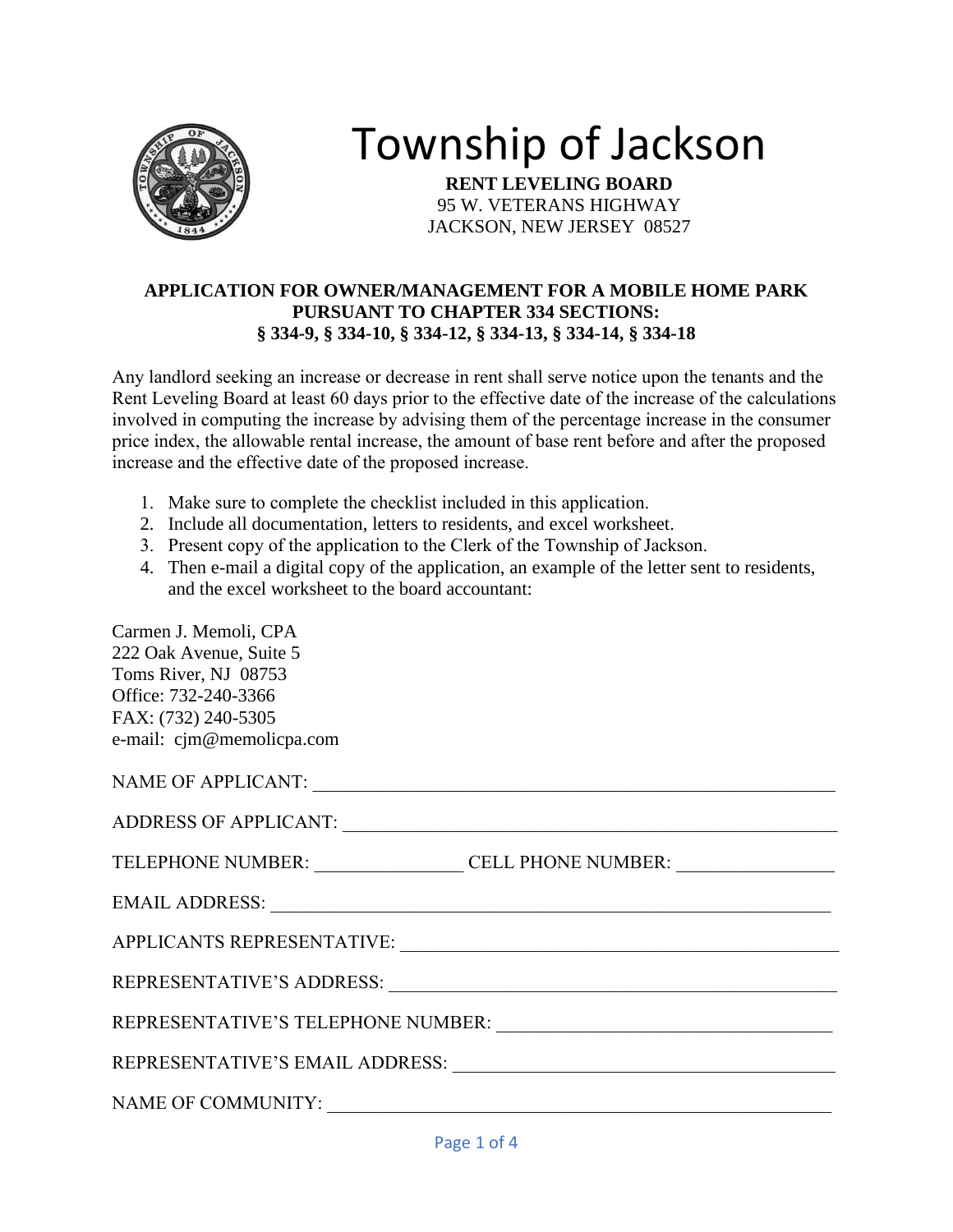#### **CHECKLIST OF REQUIRED DOCUMENTATION AND INFORMATION FOR OWNER/MANAGEMENT FOR A MOBILE HOME PARK**

\_\_\_\_\_\_ 1. APPLICATION AND PROPOSED DATE OF INCREASE OR DECREASE.

\_\_\_\_\_\_ 2. CERTIFICATE OF COMPLIANCE.

\_\_\_\_\_\_ 3. MAKE SURE TO HAVE YOUR MEETING DATE SCHEDULED.

\_\_\_\_\_\_ 4. INCLUDE COPY OF RENTAL INCREASE LETTERS.

5. PROOF OF PROPERTY TAX FOR CURRENT, AND PREVIOUS YEAR IF GOING FOR PROPERTY TAX INCREASE PASS THROUGH.

\_\_\_\_\_\_ 6. COPY OF LICENSE TO OPERATE.

\_\_\_\_\_\_ 7. INCLUDE LIST OF ALL NEW LEASES ENTERED INTO IN THE PREVIOUS YEAR.

8. COPY OF ALL NEW CONTINUED CERTIFICATES OCCUPANCIES ISSUED THE PREVIOUS YEAR.

\_\_\_\_\_\_ 9. PROOF OF SERVICE OF PROPOSED INCREASE TO TENANTS.

\_\_\_\_\_\_ 10. INCLUDE PROOF OF SERVICE OF MEETING DATE TO TENANTS.

\_\_\_\_\_\_ 11. PROPOSED VACANCY DECONTROL AMOUNT IS \$\_\_\_\_\_\_\_\_\_\_\_\_\_\_.

### **THIS IS AN APPLICATION FOR THE FOLLOWING:**

\_\_\_\_\_ANNUAL RENT INCREASE/DECREASE UNDER CHAPTER 334 SECTION § 334-10.

\_\_\_\_\_HARDSHIP INCREASE UNDER CHAPTER 334 SECTION § 334-12.

\_\_\_\_\_TAX SURCHARGE APPROVAL UNDER CHAPTER 334 SECTION § 334-13.

\_\_\_\_\_RENTAL INCREASE FOR MAJOR CAPITAL IMPROVEMENT UNDER CHAPTER 334 SECTION § 334-14.

DECREASE DUE TO TAX APPEAL UNDER CHAPTER 334 SECTION § 334-18.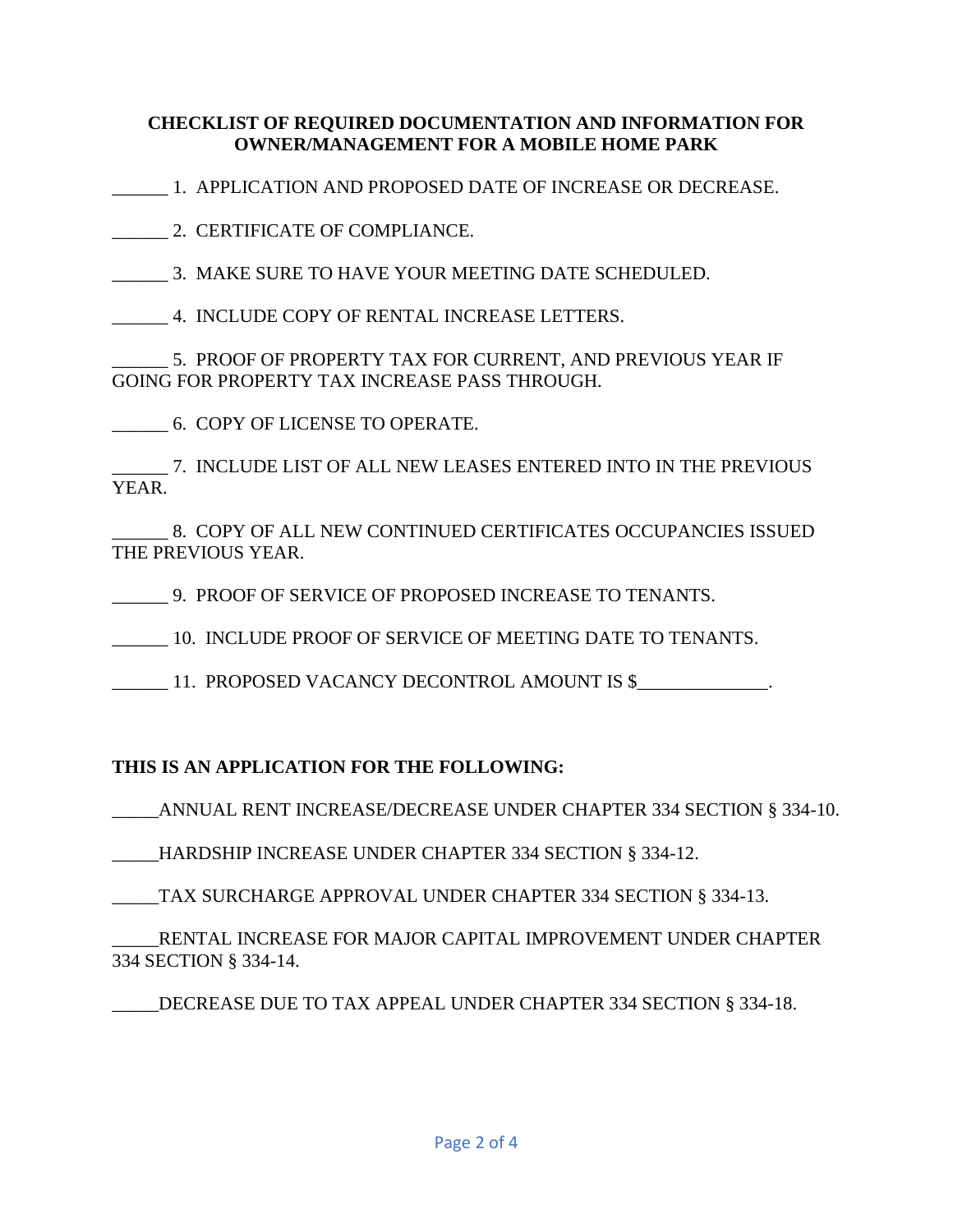#### **ANNEXED HERETO IS A TRUE COPY OF ANY NOTICES REQUIRED UNDER CHAPTER 334 OF THE JACKSON TOWNSHIP CODE.**

**ANNEXED HERETO ARE ANY STATEMENTS, OR OTHER DOCUMENTS, REQUIRED UNDER RULES, REGULATIONS, AND PROCEDURES OF THE RENT LEVELING BOARD.**

## **THE FOLLOWING QUESTIONS MUST ALSO BE ANSWERED BY ANY PARK OWNER OR REPRESENTATIVES OF ANY SUCH OWNER/APPLICANT:**

- **s**
- 1. WAS THE PROPERTY WHICH THE SUBJECT OF THIS APPLICATION VACANT LAND PRIOR TO THE DATE OF THIS APPLICATION? YES NO
	- a. IF YOU ANSWERED YES, ATTACH A COPY OF THE TAX BILL AS TO SUCH VACANT PROPERTY.
- 2. FOR EACH SITE SET FORTH THE IMMEDIATE PAST YEAR'S APPROVED BASE RENT SET BY THE BOARD.
	- a. ATTACH A COPY OF THE BOARDS RESOLUTION.
- 3. ALL LEASE AGREEMENTS ENTERED INTO DURING THE 12 MONTHS PRECEDING THIS APPLICATION.
- 4. ATTACH COPIES OF ALL DISCLOSURE STATEMENTS UNDER CHAPTER 334 SECTION § 334-15.
- 5. NAME AND ADDRESS OF ANY TENANT WHO REMOVED A MANUFACTURED HOME FROM THE PARK DURING THE 12 MONTHS PRECEDING THE APPLICATION:

#### 6. IF APPLICANT IS A CORPORATION, STATE NAME AND ADDRESS OF REGISTERED AGENT: